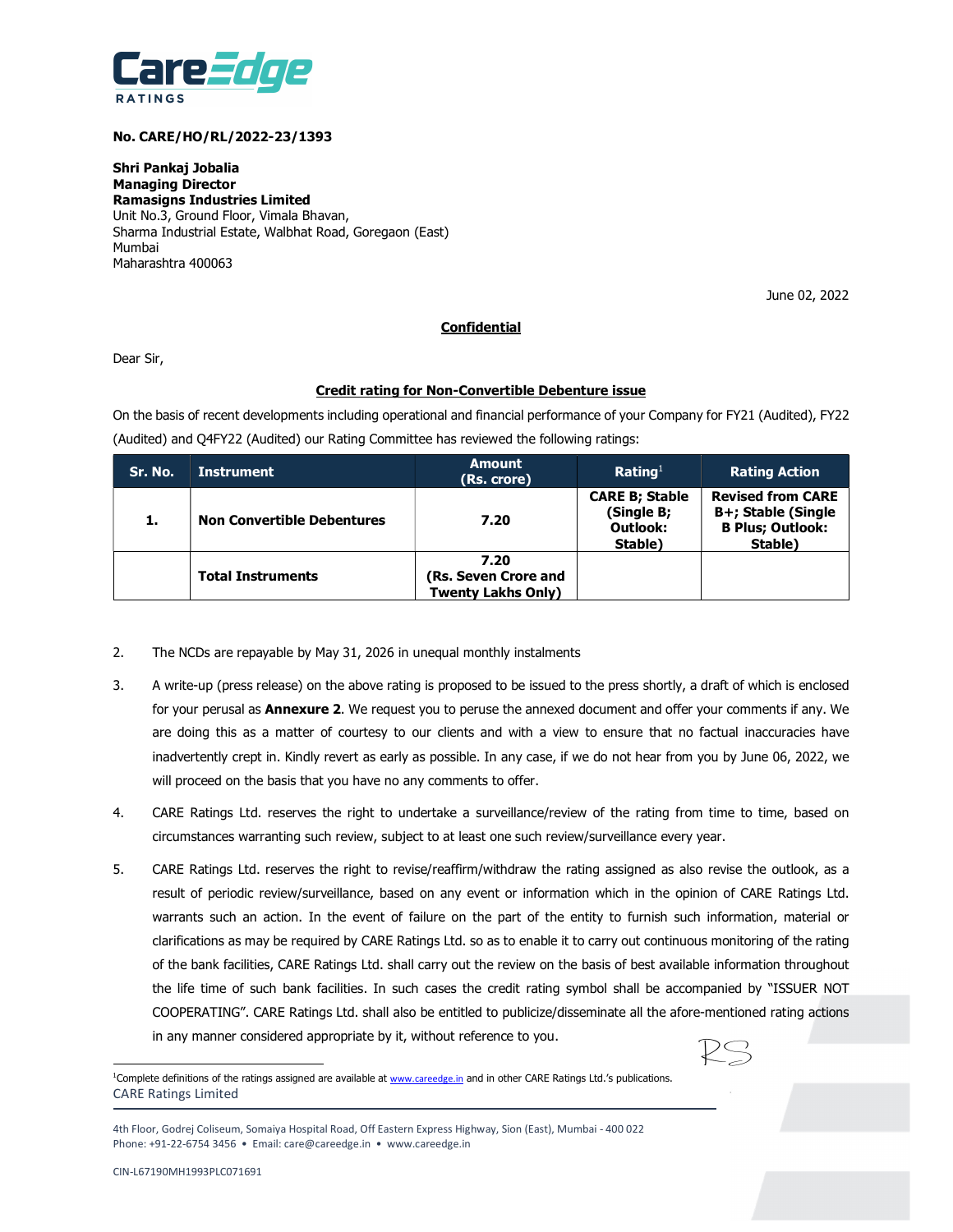- 6. Our ratings do not factor in any rating related trigger clauses as per the terms of the facility/instrument, which may involve acceleration of payments in case of rating downgrades. However, if any such clauses are introduced and if triggered, the ratings may see volatility and sharp downgrades.
- 7. Users of this rating may kindly refer our website www.careedge.in for latest update on the outstanding rating.
- 8. CARE Ratings Ltd. ratings are not recommendations to buy, sell, or hold any securities.

If you need any clarification, you are welcome to approach us in this regard.

Thanking you,

Yours faithfully,

Aditya Bhujbal

Aditya Bhujbal Ruchi Sanghavi Analyst Assistant Director aditya.bhujbal@careedge.in ruchi.shroff@careedge.in

Encl.: As above

 $\mathcal P$ uchì

### Disclaimer

The ratings issued by CARE Ratings Limited are opinions on the likelihood of timely payment of the obligations under the rated instrument and are not recommendations to sanction, renew, disburse or recall the concerned bank facilities or to buy, sell or hold any security. These ratings do not convey suitability or price for the investor. The agency does not constitute an audit on the rated entity. CARE Ratings Limited has based its ratings/outlooks based on information obtained from reliable and credible sources. CARE Ratings Limited does not, however, guarantee the accuracy, adequacy or completeness of any information and is not responsible for any errors or omissions and the results obtained from the use of such information. Most entities whose bank facilities/instruments are rated by CARE Ratings Limited have paid a credit rating fee, based on the amount and type of bank facilities/instruments. CARE Ratings Limited or its subsidiaries/associates may also be involved with other commercial transactions with the entity. In case of partnership/proprietary concerns, the rating /outlook assigned by CARE Ratings Limited is, inter-alia, based on the capital deployed by the partners/proprietor and the current financial strength of the firm. The rating/outlook may undergo a change in case of withdrawal of capital or the unsecured loans brought in by the partners/proprietor in addition to the financial performance and other relevant factors. CARE Ratings Limited is not responsible for any errors and states that it has no financial liability whatsoever to the users of CARE Ratings Limited's rating. Our ratings do not factor in any rating related trigger clauses as per the terms of the facility/instrument, which may involve acceleration of payments in case of rating downgrades. However, if any such clauses are introduced and if triggered, the ratings may see volatility and sharp downgrades.<br>1Complete definition of the ratings assigned are available at <u>www.careedge.in</u> and other CARE Ratings Ltd.'s publications

#### CARE Ratings Limited

4th Floor, Godrej Coliseum, Somaiya Hospital Road, Off Eastern Express Highway, Sion (East), Mumbai - 400 022 Phone: +91-22-6754 3456 • Email: care@careedge.in • www.careedge.in

CIN-L67190MH1993PLC071691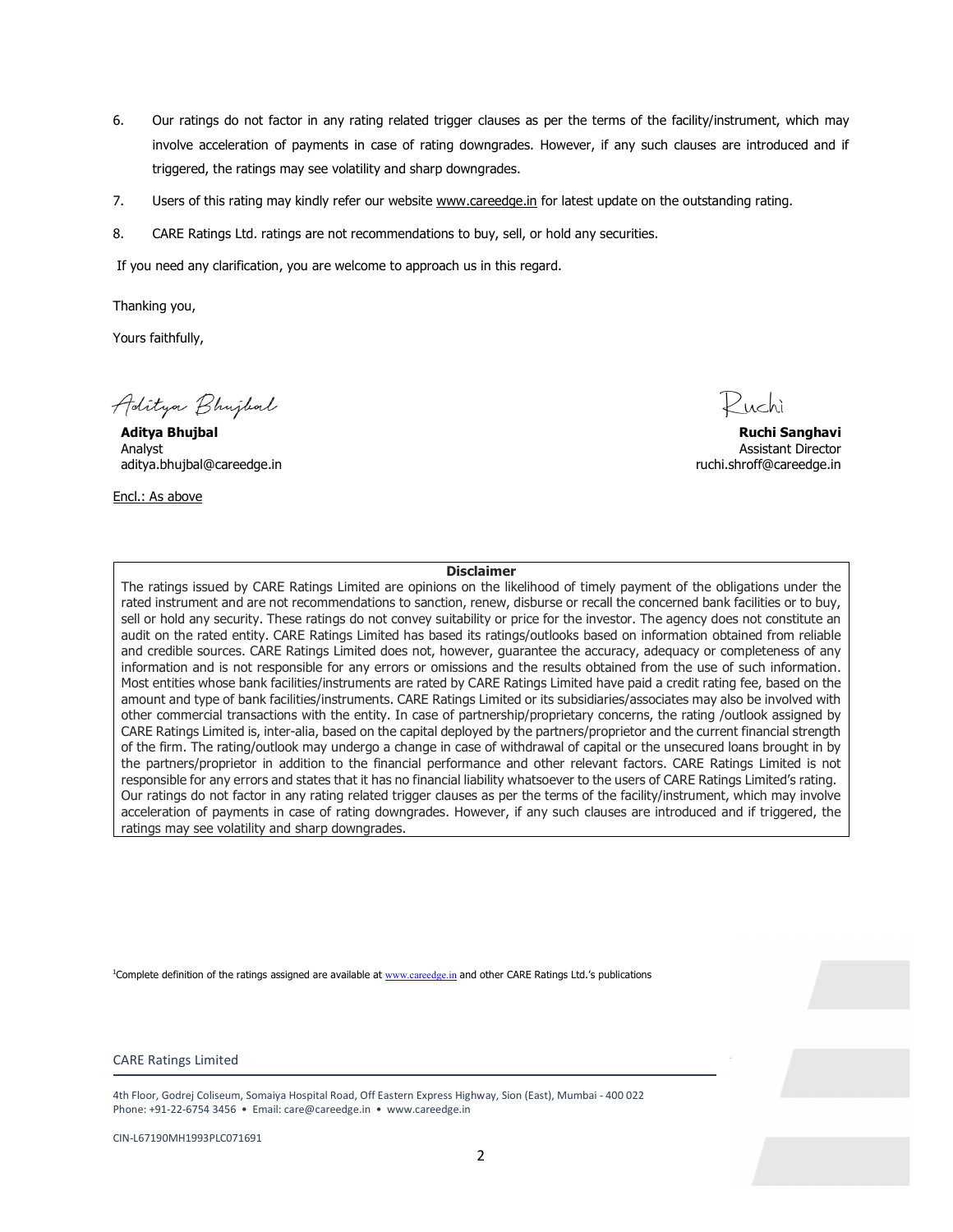#### Annexure 2 Press Release Ramasigns Industries Limited

| nauny   |                                   |                                                           |                                                            |                                                                                      |  |
|---------|-----------------------------------|-----------------------------------------------------------|------------------------------------------------------------|--------------------------------------------------------------------------------------|--|
| Sr. No. | <b>Instrument</b>                 | <b>Amount</b><br>(Rs. crore)                              | Rating <sup>2</sup>                                        | <b>Rating Action</b>                                                                 |  |
| 1.      | <b>Non Convertible Debentures</b> | 7.20                                                      | <b>CARE B; Stable</b><br>(Single B;<br>Outlook:<br>Stable) | <b>Revised from CARE</b><br>B+; Stable (Single<br><b>B Plus; Outlook:</b><br>Stable) |  |
|         | <b>Total Instruments</b>          | 7.20<br>(Rs. Seven Crore and<br><b>Twenty Lakhs Only)</b> |                                                            |                                                                                      |  |

Details of instruments/facilities in Annexure-1

### Detailed Rationale & Key Rating Drivers

Revision in the rating assigned to the instruments of Ramasigns Industries Limited (RSIL) factors in operating and cash losses reported by company in Q4FY22, decline in profitability in FY22, stressed liquidity position leading to high utilization of overdraft limit with repayment commencing from June 30,2022 and pending undisputed statutory dues.

The rating continued to be constrained by modest scale of operation, moderate operating margin and net profit margin, working capital intensive nature of operation, stretched liquidity position and pending undisputed statutory dues. The rating is further constrained by presence in highly competitive & fragmented industry.

The rating, however, derives strength from experienced promoters, comfortable capital structure and moderate debt coverage indicators.

# Key Rating Sensitivities

# Positive Factors

Rating

- Increase in the scale of operations with total operating income to exceeding Rs.100 crore on sustained basis.
- Improvement in operating cycle below 30 days on sustained basis
- Improvement in PBILDT margin above 6% and PAT margin above 1.5% on a sustained basis

### Negative Factors

- Deterioration in capital structure with overall gearing above 1x on a sustained basis
- Non-arrangement of sufficient funds to timely repayment its debt obligation

#### Detailed description of the key rating drivers Key Rating Weaknesses

Declining and modest scale of operations: RSIL's TOI has reflected declining trend for past five years ending FY21. However, total operating income of the company marginally increased to Rs. 34.88 crore in FY22 (A) vis-à-vis Rs. 32.51 crore in FY21 (A). Further company has achieved total operating income of Rs. 11.55 crore in Q4FY22 vis-à-vis Rs. 12.02 crore in Q4FY21.

Moderate operating margin and low net profit margin: PBILDT margin declined to 3.86% in FY22 (A) compared to 5.18% in FY21 (A) mainly on account of increase in cost of traded goods sales due to increase in prices of Polyvinyl chloride (PVC) which is raw material of traded goods by company and inability of company to pass on the entire price increase to clients. Further with decline in PBILDT margin, its PAT margin also declined to 0.25% in FY22 vis-à-vis 0.83% in FY21. Further due to the same, company has reported operational loss of Rs. 0.02 crore in Q4FY22 vis-à-vis operational profit of Rs. 1.55 crore in Q4FY21 and net loss of Rs. 0.48 crore in Q4FY22 vis-à-vis Rs. 0.77 crore in Q4FY21. Owing to the above it posted cash loss of Rs.0.10 crore in Q4FY22.

Working capital intensive operation: The operations of RSIL are working capital intensive in nature on account of funds being blocked in inventory and receivables. RSIL receives orders directly from printers and fabricators. In light of long- term relationship with customers as well as due to stiff competition it generally gives 5-6 months credit periods to its customers to make payment. However, collection period stretched to 376 days in FY21 vis-à-vis 162 days in FY20 due to delay in receipt of payment from client in Covid-19 pandemic situation. RSIL procures material from domestic market and it gets credit period of



CARE Ratings Limited <sup>1</sup>Complete definitions of the ratings assigned are available at www.careedge.in and in other CARE Ratings Ltd.'s publications.

 $\overline{a}$ 

<sup>4</sup>th Floor, Godrej Coliseum, Somaiya Hospital Road, Off Eastern Express Highway, Sion (East), Mumbai - 400 022 Phone: +91-22-6754 3456 • Email: care@careedge.in • www.careedge.in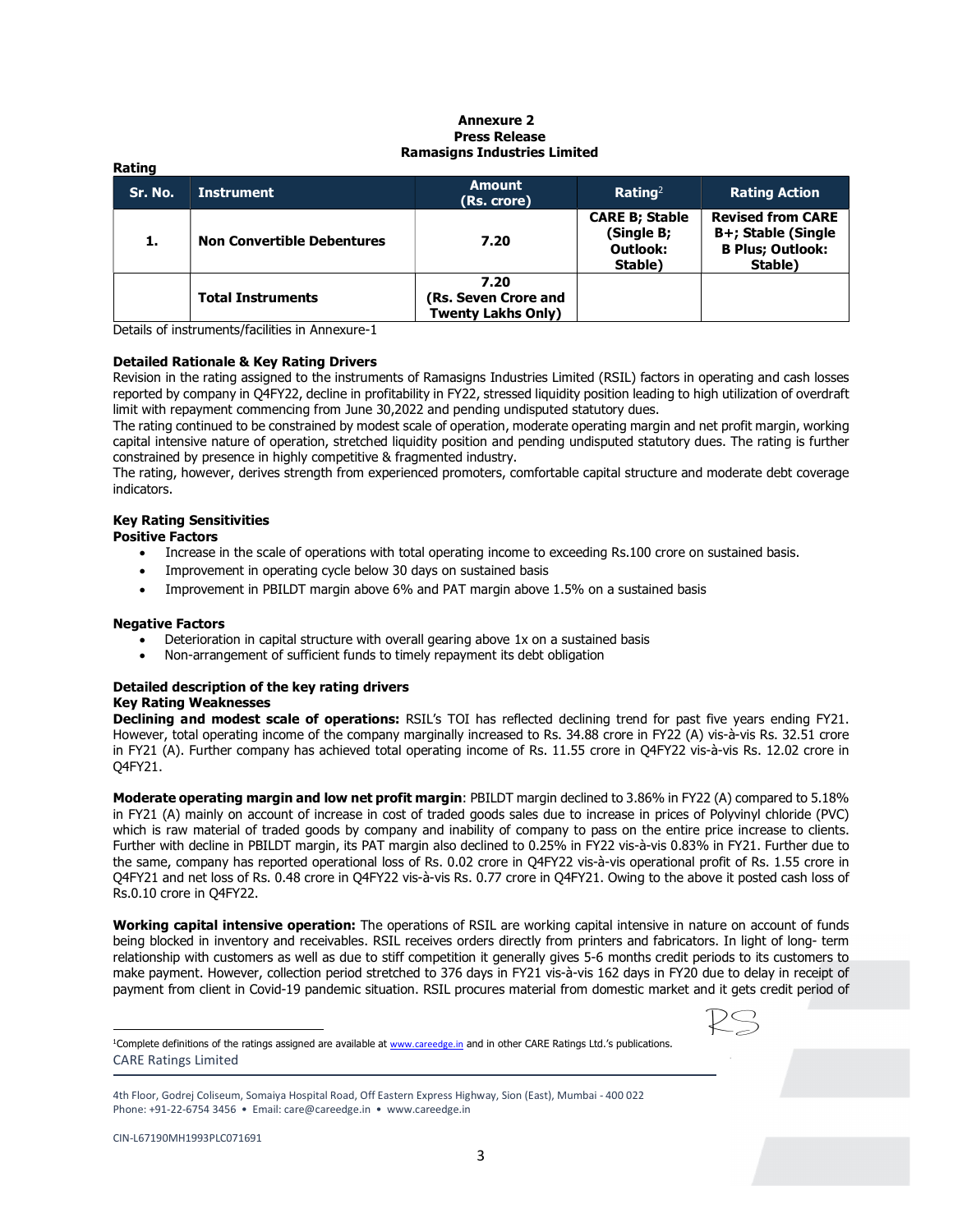5-6 months creditor period. Nevertheless, the operating cycle continues to remain elongated. On the other hand, RSIL also delayed the payment of suppliers due to which creditor's period stood stretched at 454 days in FY21 vis-à-vis 190 days in FY20.

Volatile material prices: The major material of RSIL includes PVC Free foam boards, Vinyl, Photo Paper, Display roll up standees LED modules & LED bars for backlit signages, aluminum composite panel and cast acrylic sheets whose prices are very volatile in nature. The cost of material to total sales stood at 80% for FY21. Fluctuation in material cost has an adverse impact on profit margins of the company.

Fragmented and competitive nature of industry: Printing Consumable industry is characterized as fragmented & competitive with very little differentiation in terms of service offering. RSIL faces direct competition from various organized and unorganized players in the market. The profits margins are likely to be under pressure in the medium term. Further the price flexibility is also remaining constrained due to low bargaining power with the customers.

### Key Rating Strengths

Long track record of operations with experienced directors: RSIL is into existence for more three decades however it has changed the line of business since the year 2017. Mr. Pankaj Jobalia aged 57 years, is a managing director of the company and he holds more than 20 years of experience in manufacturing and marketing of signage consumables industries. Mrs. Bijal Jatin Jahveri was as a Chairperson of the Company. She is B.com. Graduate and she have vast experience in finance and accounting she have versatile experience in finance and accounts and she had worked different type of projects also.

Comfortable capital structure and debt coverage indicators: The capital structure of the company stood comfortable however overall gearing deteriorated and stood at 0.59x as on March 31,2022 (vis-à-vis 0.29x as on March 31, 2021) owing to issue of non-convertible debenture (NCD) in FY22. Debt coverage indicator of the company stood moderate marked by total debt to GCA of 11.76x and interest coverage of 2.66x in FY22 (vis-à-vis 4.89x and 3.04x respectively in FY21) on account of increase in debt and reduction in GCA and operating profitability.

# Liquidity analysis: Stretched

Stretched liquidity is characterized by tightly matched accruals vis-à-vis repayment obligations of Rs. 1.55 crore in FY23 and low cash balance of Rs.0.66 crore as on March 31, 2022. Its average working capital limit utilization remained high at 98% during past 12 months ended April 2022 and maximum utilization remained full and one instance of overdrawing for one day in the month of October 2021. Further company is yet to pay pending undisputed statutory dues of Rs. 0.28 crore as on June 01, 2022. Furthermore, current ratio and quick ratio stood at 1.33x and 0.96x respectively as on March 31, 2021 (vis-à-vis 1.34x and 1.05x respectively as on March 31, 2020.

### Analytical approach: Standalone

### Applicable Criteria:

Policy on default recognition Financial Ratios – Non financial Sector Liquidity Analysis of Non-financial sector entities Rating Outlook and Credit Watch Wholesale Trading

### About the Company

Incorporated in 1981, Ramasigns Industries Limited (RSIL) (Formerly Known as M/s Rammaica India Limited till FY17 & was engaged in the business of manufacturing decorative laminates) is engaged in the business of trading of signage and digital media consumables namely Frontlit Flex, Backilt Flex, Self Adhesive Vinyl, Color Vinyl, Lamination Films, Acrylic Sheets, Wall Painting Media, Printable Fabrics, Window Films, Roll UP Films, Inkjet & Eco Solvent Medias, UV Medias, One Way Vision Films, Mesh Banner, Digital Printable Wall Papers, PP Films, Sun Board & Celuka Sheets, Plastic sheets & Rolls, Acrylic sheets etc. RSIL sources its traded goods from Maharashtra, Gujarat and New Delhi etc. and sells PAN India primarily in cities namely Mumbai, Pune, Aurangabad, Nasik, Rajkot and Surat. RSIL have more than 12 branches all over India and is presently working closely with a customer base of over 4000 printers and fabricators and provides door to door delivery services.

| closely with a castomer base of over 1000 printers and rabitedebis and provides door to door achivery services. |                 |                 |                  |
|-----------------------------------------------------------------------------------------------------------------|-----------------|-----------------|------------------|
| <b>Brief Financials (Rs. crore)</b>                                                                             | $31-03-2021(A)$ | $31-03-2022(A)$ | <b>Q4FY22(A)</b> |
| Total operating income                                                                                          | 32.58           | 36.57           | 11.55            |
| PBILDT                                                                                                          | 1.67            | 1.41            | $-0.02$          |
| PAT                                                                                                             | 0.27            | 0.09            | $-0.48$          |
| Overall gearing (times)                                                                                         | 0.29            | 0.59            | 0.59             |
|                                                                                                                 |                 |                 |                  |

 $\leftarrow$ 

# CARE Ratings Limited

4th Floor, Godrej Coliseum, Somaiya Hospital Road, Off Eastern Express Highway, Sion (East), Mumbai - 400 022 Phone: +91-22-6754 3456 • Email: care@careedge.in • www.careedge.in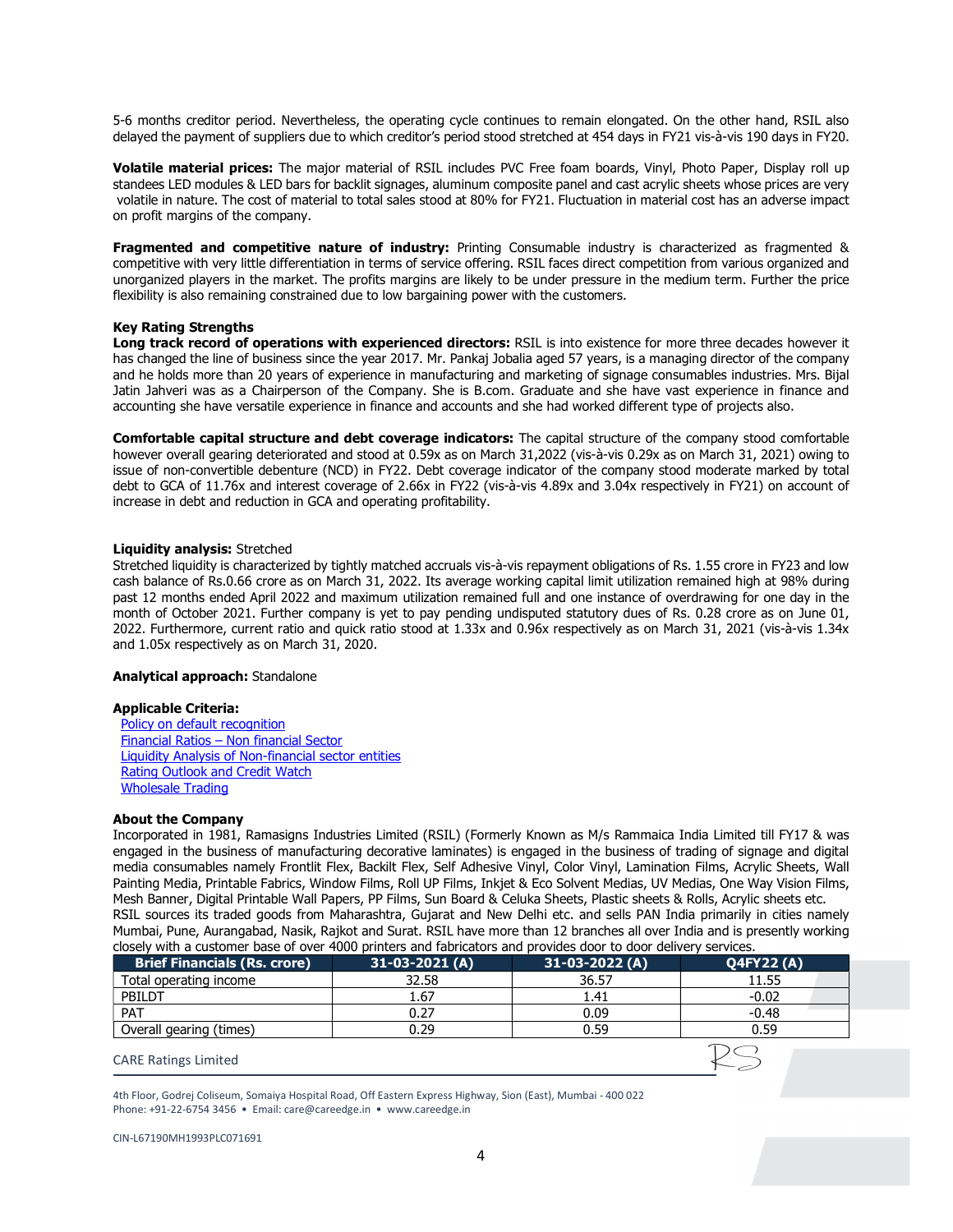| Interest<br>coverage (times) | - 14<br>J.V | 2.00 | <b>Negative</b> |  |  |  |  |  |  |
|------------------------------|-------------|------|-----------------|--|--|--|--|--|--|
| <br>.<br>.                   |             |      |                 |  |  |  |  |  |  |

A: Audited, Unaudited, NA: Not Available

# Status of non-cooperation with previous CRA: Not Applicable

Any other information: Not applicable

Rating History (Last three years): Please refer Annexure-2

Covenants of rated instrument / facility: Detailed explanation of covenants of the rated instruments/facilities is given in Annexure-3

# Complexity level of various instruments rated for this company: Annexure 4

# Annexure-1: Details of Instruments / Facilities

| Name of the<br><b>Instrument</b>            | <b>ISIN</b>  | Date of<br><b>Issuance</b> | <b>Coupon</b><br>Rate | <b>Maturity</b><br><b>Date</b> | Size of<br>the Issue<br>(Rs.<br>crore) | <b>Rating assigned</b><br>along with Rating<br><b>Outlook</b> |
|---------------------------------------------|--------------|----------------------------|-----------------------|--------------------------------|----------------------------------------|---------------------------------------------------------------|
| Debentures-Non<br>Convertible<br>Debentures | INE650D08013 | March 29,<br>2022          | 7% p.a.               | May 31,<br>2026                | 7.20                                   | CARE B: Stable                                                |

# Annexure-2: Rating History of last three years

|            | Name of the<br><b>Instrument/Bank</b><br><b>Facilities</b> | <b>Current Ratings</b> |                                                    |                             | <b>Rating history</b>                                  |                                                                                      |                                                           |                                                                  |  |
|------------|------------------------------------------------------------|------------------------|----------------------------------------------------|-----------------------------|--------------------------------------------------------|--------------------------------------------------------------------------------------|-----------------------------------------------------------|------------------------------------------------------------------|--|
| Sr.<br>No. |                                                            | <b>Type</b>            | <b>Amount</b><br><b>Outstanding</b><br>(Rs. crore) | Rating                      | Date(s) &<br>Rating(s)<br>assigned<br>in 2022-<br>2023 | Date( $s$ ) &<br>Rating(s)<br>assigned<br>in 2021-<br>2022                           | Date(s) $\&$<br>Rating(s)<br>assigned<br>in 2020-<br>2021 | Date(s) $\&$<br><b>Rating(s)</b><br>assigned<br>in 2019-<br>2020 |  |
|            | Debentures-Non<br>Convertible<br>Debentures                | <b>LT</b>              | 7.20                                               | <b>CARE</b><br>B;<br>Stable | $\overline{\phantom{a}}$                               | $1)$ CARE B+;<br>Stable<br>$(14-Mar-22)$<br>$2)$ CARE B+;<br>Stable<br>$(31-Dec-21)$ |                                                           |                                                                  |  |
|            |                                                            |                        |                                                    |                             |                                                        | $3$ )CARE B+;<br>Stable<br>$(06$ -Jul-21)                                            |                                                           |                                                                  |  |

\* Long Term / Short Term

# Annexure-3: Detailed explanation of covenants of the rated instrument / facilities: Not available

# Annexure 4: Complexity level of various instruments rated for this company

| Sr. No | Name of i<br>instrument                         | satv let<br><b>Com</b> .<br>lever |
|--------|-------------------------------------------------|-----------------------------------|
|        | .<br>Debentures-Non<br>Convertible Debentures ( | --<br>Simple                      |

### Annexure 5: Bank Lender Details for this Company

To view the lender wise details of bank facilities please click here

Note on complexity levels of the rated instrument: CARE Ratings Ltd. has classified instruments rated by it on the basis of complexity. Investors/market intermediaries/regulators or others are welcome to write to care@careedge.in for any clarifications.

KS

## CARE Ratings Limited

4th Floor, Godrej Coliseum, Somaiya Hospital Road, Off Eastern Express Highway, Sion (East), Mumbai - 400 022 Phone: +91-22-6754 3456 • Email: care@careedge.in • www.careedge.in

| CIN-L67190MH1993PLC071691 |  |
|---------------------------|--|
|---------------------------|--|